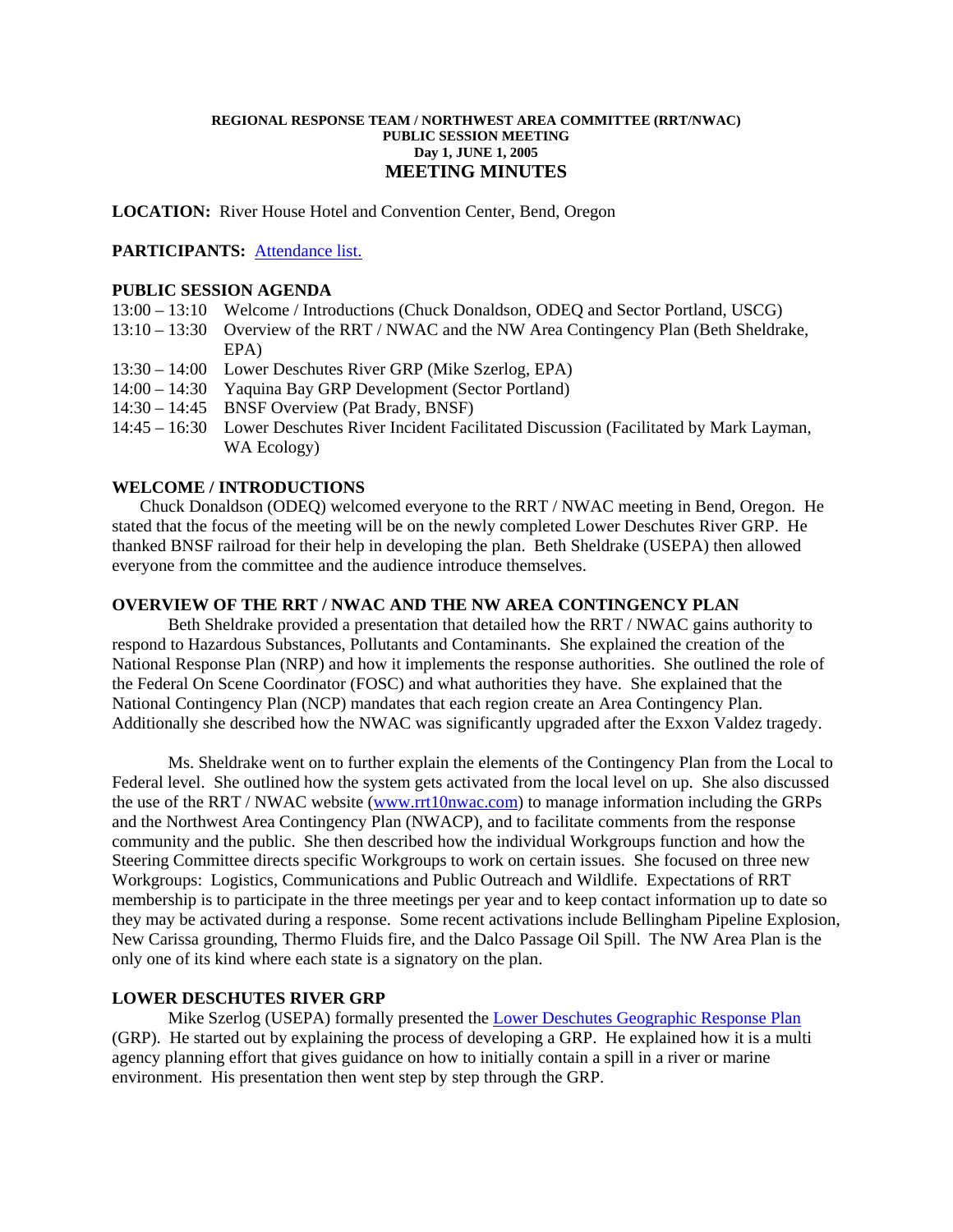Linda Pilkey-Jarvis (WA Ecology) asked if any identified resources in the GRP are considered economical resources rather than just environmental. Mr. Szerlog responded that the GRP acknowledges economical resources but it focuses on environmental resources. Chuck Donaldson (ODEQ) reiterated the large economic impact a spill on the Lower Deschutes River would have. There are 31 GRPs total, inland river areas are the least covered.

## **NEWPORT GRP DEVELOPMENT**

LCDR Sean Schenk (Sector Portland) quickly explained the progress of the [Yaquina Bay GRP.](http://private.nwac.ene.com/files/temp/JUNE%2005%20RRT%2Eppt) He stressed the development of the computerized version of the GRP and ability to gain access to it via the web. The USCG is about to have a stakeholder meeting with ODEQ regarding the GRP. He stated that the USCG Academy will be providing GIS expertise on the GRP. Sean also invited any local stakeholders to come to the stakeholder meeting. He also mentioned a field test of booming strategies and staging areas in July. He stated a goal of a .PDF version of the GRP by early August, and then on August 30<sup>th</sup> the web based version of the GRP should be online. By August Sector Portland will determine the next GRP destination.

## **BURLINGTON NORTHERN SANTA FE (BNSF) OVERVIEW**

 A representative from BNSF showed some photos of the pre-deployment trailers on the Lower Deschutes River, one in Madras and one at Moody (confluence with the Columbia River).

 Pat Brady (BNSF) presented the organization of BNSF in regards to response to Hazardous Materials emergencies. He stated statistics of Accident caused releases and Non-Accident caused releases. Accident caused meaning a derailment or collision, Non-Accident caused meaning car failure or anything not caused by an accident. The emergency response plan is the same regardless of the cause of the accident. Notifications are done through the Service Interruption Desk (State and Federal Notification) and Resource Operations Center (Local Notification). He stated BNSF has 162 responders nationwide. Locally in Klamath Falls, Pasco and Portland. He explained that they also have contracted responders as well. Pat went on to explain that they do follow the Incident Command System (ICS) and normally fit in to the system already in place on the response.

Mr. Brady answered Linda Pilkey-Jarvis' question stating that the statistics from the presentation represented all areas BNSF covers. He also stated that fuel spill from locomotives are not considered Hazardous Materials by the DOT and are therefore not included in the numbers. He also stated that technology is the next step in reducing incidents. He explained a new technology called Positive Train Separation where the computer could geo-locate trains using GPS and prevent collisions by automatically switching tracks, slowing down or shutting down. He explained that an individual shipment includes an individual tank car, one trailer with multiple packages or one container with one or more packages in response to CDR Dix's (USCG) question. Mr. Brady answered Chuck Donaldson's question by stating that BNSF gains ICS training through him during General Manager's meetings. He also explained that at the beginnings of a response agencies are dealing with Trainmasters and Track masters who are local people responsible for that section of track and may not have ICS experience, but as the incident moves along the managers with experience come in and ease tension between the agencies and the railroad.

Rick Sloan from Union Pacific Railroad briefly explained a Hazardous Materials Training Program for their managers to get them up to speed on ICS and HAZMAT Awareness.

## **[LOWER DESCHUTES RIVER FACILITATED DISCUSSION](http://private.nwac.ene.com/files/temp/tabletop%20scenario%5Fdeschutes%20river%2Eppt)**

 To start off the exercise the facilitator Mark Lehman (WA Ecology) identified three objectives for the exercise.

- 1. Develop and Implement Unified Command.
- 2. Demonstrate that Railroad and Environmental priorities are the same.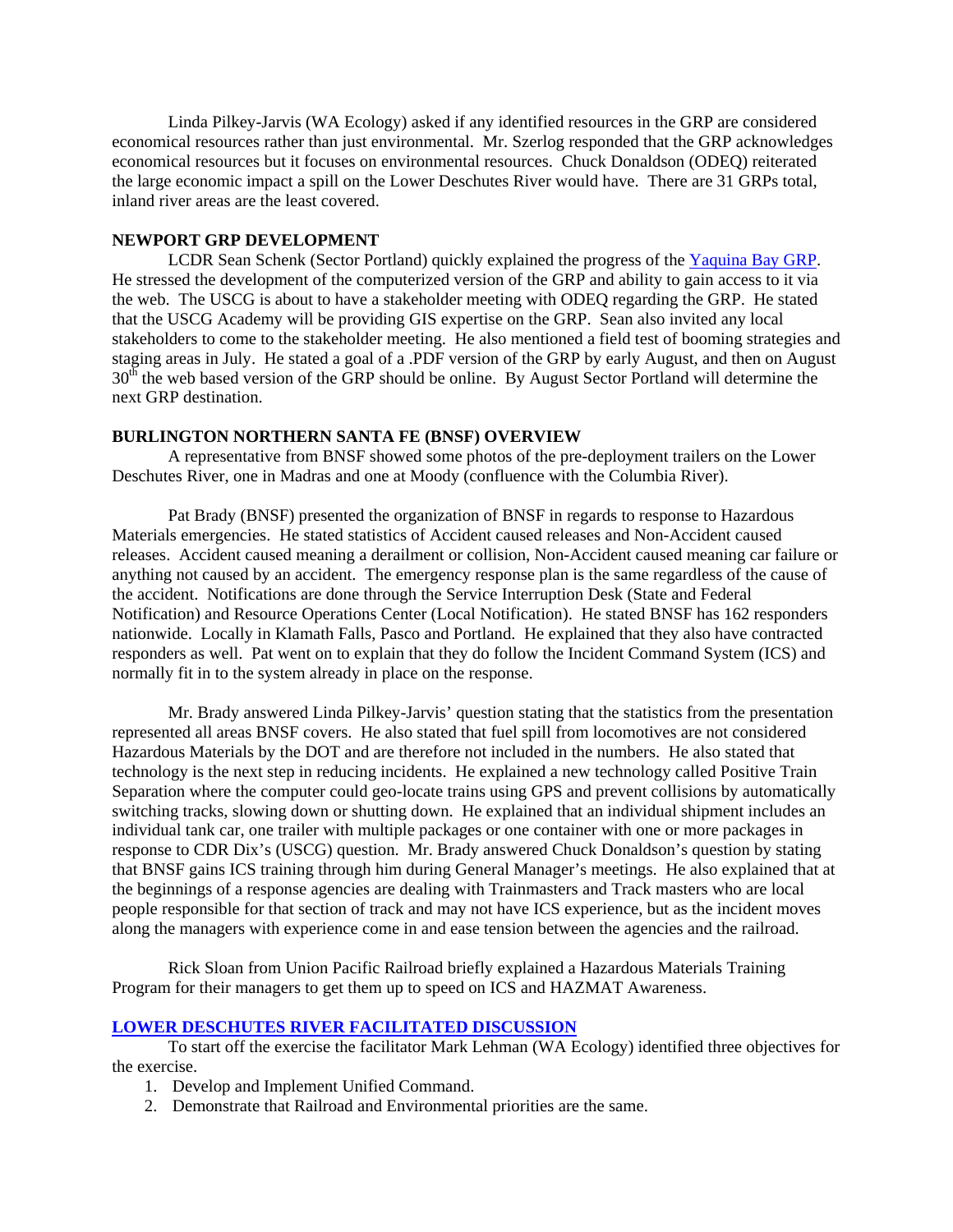3. Can other issues be dealt with as they come up?

Mike Renz (ODEQ) ran through the spill scenario. After the scenario was read the local Fire Chief was first on scene and started the development of Incident Command, as more agencies came on it turned into a Unified Command and the group worked through the scenario.

 At the conclusion of the scenario there were some final thoughts from the Incident Command. Mike Renz thanked everyone for participating and for the prior development of the GRP as it was integral in the response. He also reiterated the importance of minimizing economic impacts in addition to environmental impacts. Pat Brady emphasized that if clearing the tracks doesn't interfere with the environmental assessment and cleanup it should continue on.

 As a recap Mark Lehman ran through the objectives stated at the beginning and was pleased that all three were completed successfully.

# **Meeting Adjourned at 1445 hours**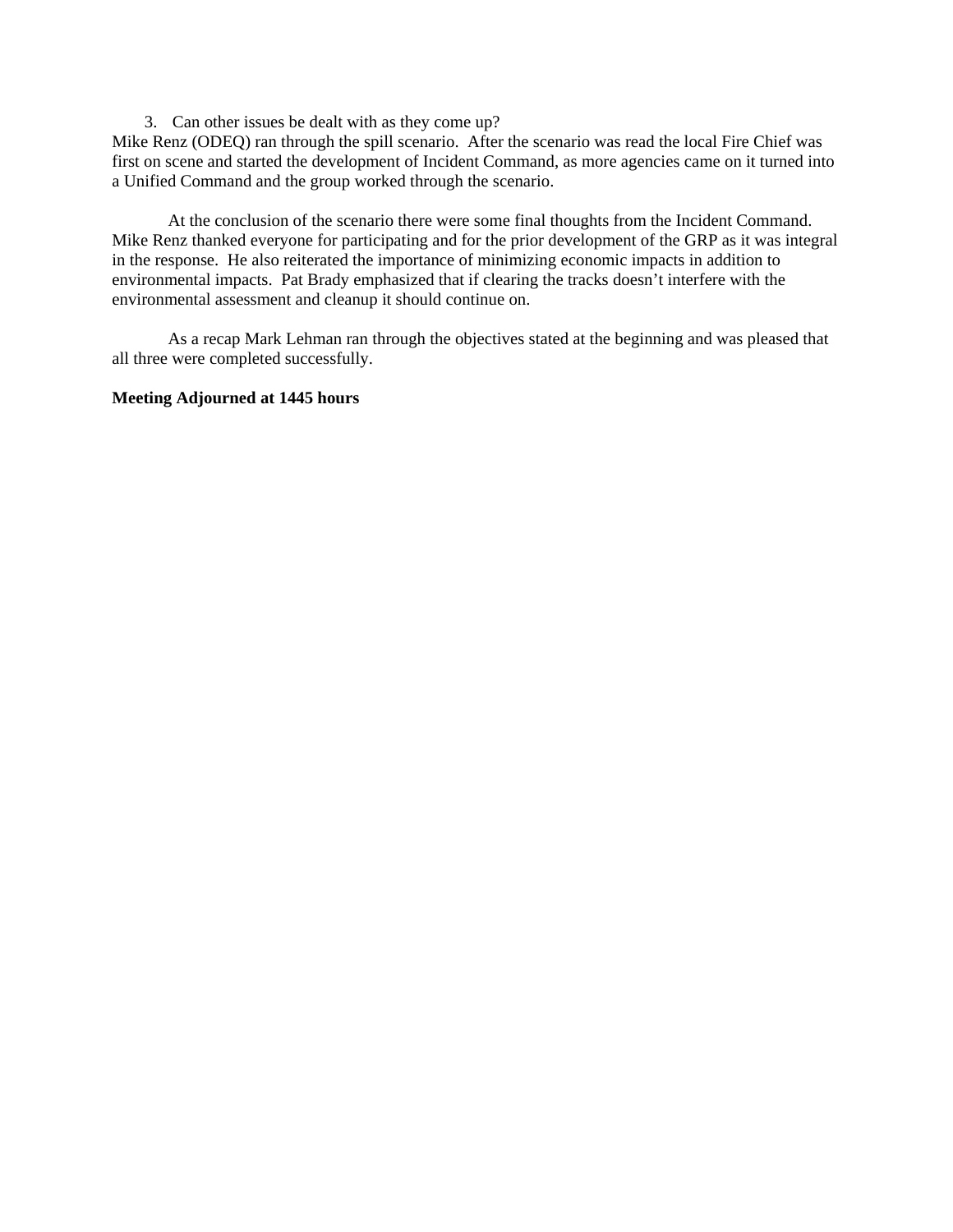# **REGIONAL RESPONSE TEAM / NORTHWEST AREA COMMITTEE (RRT/NWAC) PUBLIC SESSION MEETING Day 2, JUNE 2, 2005 MEETING MINUTES**

**LOCATION:** River House Hotel and Convention Center, Bend, Oregon

# **PARTICIPANTS:** [Attendance list.](http://private.nwac.ene.com/files/temp/June%5FPUBLICAttendance%2Epdf)

## **PUBLIC SESSION AGENDA**

- 8:00 8:15 Welcome / Introductions (Chuck Donaldson, ODEQ and Sector Portland, USCG)
- 8:15 9:15 Workgroup Updates (All)
	- Steering Committee
	- GRP
	- Communications and Public Outreach
	- Response Technologies
	- [Marine Firefighting](http://private.nwac.ene.com/files/temp/RRT%2EFirefighting%2E2005%2EUpdate%2Eppt)
	- Hazardous Substances
		- Wildlife
- 9:15 9:45 Pacific States / BC Task Force
	- Tanker Truck Rollover Roundtable
	- Places of Refuge
- 9:45 10:30 Unified Command Lessons Learned
	- Overview of Lessons Learned Documentation / Action Process (Steering Committee, 10 min)
	- Dalco Passage Spill (Sector Seattle / WA Ecology, 15 min)
	- FOSS 248-P2 Spill (Sector Seattle, 15 min)
	- Cultural Resource Issues (DOI, 5 min)
- 10:30 10:45 Case Studies
	- Kamela Oregon Train Derailment (ODEQ / EPA)
	- Millicoma Barge at Cape Disappointment (USCG / WA Ecology)
- 10:45 11:15 **Break**
- 11:15 11:45 Oregon State Historic Preservation Office (SHPO) Presentation (Susan de Freitas, Oregon SHPO)
- 11:45 12:45 Critical Habitat Re-designations (NOAA Fisheries)
- 12:45 13:15 **Lunch**
- 13:15 13:45 The Deschutes River as an Environmental and Economic Resource Plan (Stakeholder Panel)
- 13:45 14:45 Agency Updates (All)
- 14:45 15:15 **Wrap Up**

# **WORKGROUP UPDATES**

### **GRP**

Jack Wylie (ODEQ) gave the update for the GRP workgroup to the committee. He stated that they met on April 15<sup>th</sup> and had 15 members and stakeholders present. He stated that they are continuing to work on new GRPs. He noted that the Clearwater/Lochsa GRP is posted on the RRT / NWAC [website](http://www.rrt10nwac.com/) for review. The Pend 'Oreille GRP is not posted yet but should be out soon. Jack talked about the shoreline database development and asked Demian Bailey and Ruth Yender (NOAA) for comments but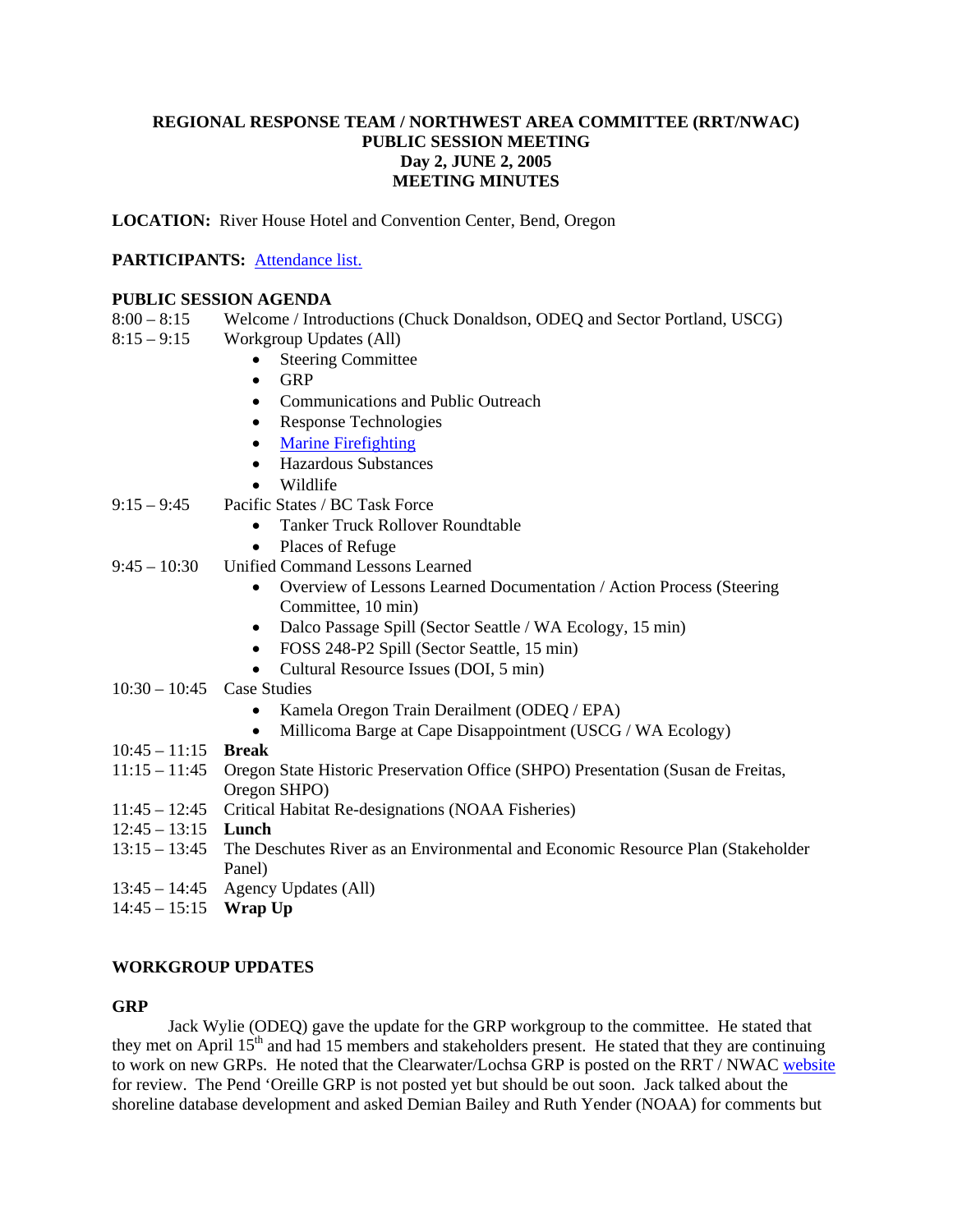neither had any. He discussed the ongoing task of including archeological issues into GRPs. He explained the workgroup's work on including economic resources into the GRPs and stated they drafted a workgroup position and proposed action on the issue. Next meeting is in mid-August. In response to Mark Miller's question of who will make the decisions on balance of economic vs. environmental resources Mr. Wylie stated that Unified Command will always make that decision.

## **Communications and Public Outreach**

Randy Clark (USCG) introduced himself as the new chair person of the workgroup. He then explained how they finished the JIC manual and it now needs to be approved by the workgroup then it goes to the Steering Committee for comments then to the Executive Committee for final blessing. He discussed that the next step for the workgroup is to re-write and streamline the charter. The largest issue is public outreach coordination prior to JIC formation. Another policy the workgroup is working on is development of a web based information conduit for consolidation of data from all agencies for public distribution. He discussed a third policy that the workgroup is concentrating on is community outreach. The group is not real satisfied with current policies and would like to follow the lead of the US Forest Service with such efforts as "Give a Hoot, Don't Pollute".

### **Hazardous Substance**

Matt Bernard (USCG) gave a brief update of the workgroup to the committee. The workgroup completed the addition of WMD information into Chapter 7000 for the 2005 update. The workgroup will review this section this fall and recommend any changes/updates for the 2006 version of the NWACP.

### **[Marine Firefighting](http://private.nwac.ene.com/files/temp/RRT%2EFirefighting%2E2005%2EUpdate%2Eppt)**

 CDR Mark Dix (Sector Seattle) updated the committee on the workgroups recent progress. He introduced the term MTR (Marine Terrorism Response) to the committee. He gave a presentation on the issue. He explained how there will be an exercise in the fall focusing on MTR. The Port of Seattle and Seattle Fire Department were allocated \$2 million dollars for the exercise to be held in Seattle in September. The goals of the exercise are to hone response skills in regard to MTR. Chip Boothe (USCG) stated scenarios that the exercise will focus on, they will include a mass rescue operation during a cruise ship terrorist attack. The Port and Fire Department have been tasked with developing a nationwide model and plan for MTR.

### **Response Technologies**

The update for the Response Technologies workgroup was presented by Ruth Yender (NOAA). She explained how the workgroup organized Ecological Risk Assessment (ERA) workshops for Washington's outer coast. There were two workshops earlier in the year and a third is planned for this fall that will focus on dispersants. Members of the group helped bring in experts in the field of Ecological Risk Assessment. She explained that approximately twice a year an ad hoc meeting is held with members of the workgroup to allow vendors to showcase their products pertaining to Response Technology. She mentioned that a future focus will be on data collection and storage technologies to be used in SCAT activities.

#### **Wildlife Committee**

 Matt Bernard explained that the Wildlife Committee is still working on developing their Wildlife Section which will be added to the NWACP in Section 9000. He also announced that they have some new committee members including Oregon Department of Fish & Wildlife.

### **Steering Committee**

Matt Bernard updated the committee on the latest happenings in the Steering Committee. He stated that the 2005 NWACP (Northwest Area Contingency Plan) is published and on the [website](http://www.rrt10nwac.com/). The 2005 Strategic Plan has been finalized. The committee will meet with the workgroup chairs in July to go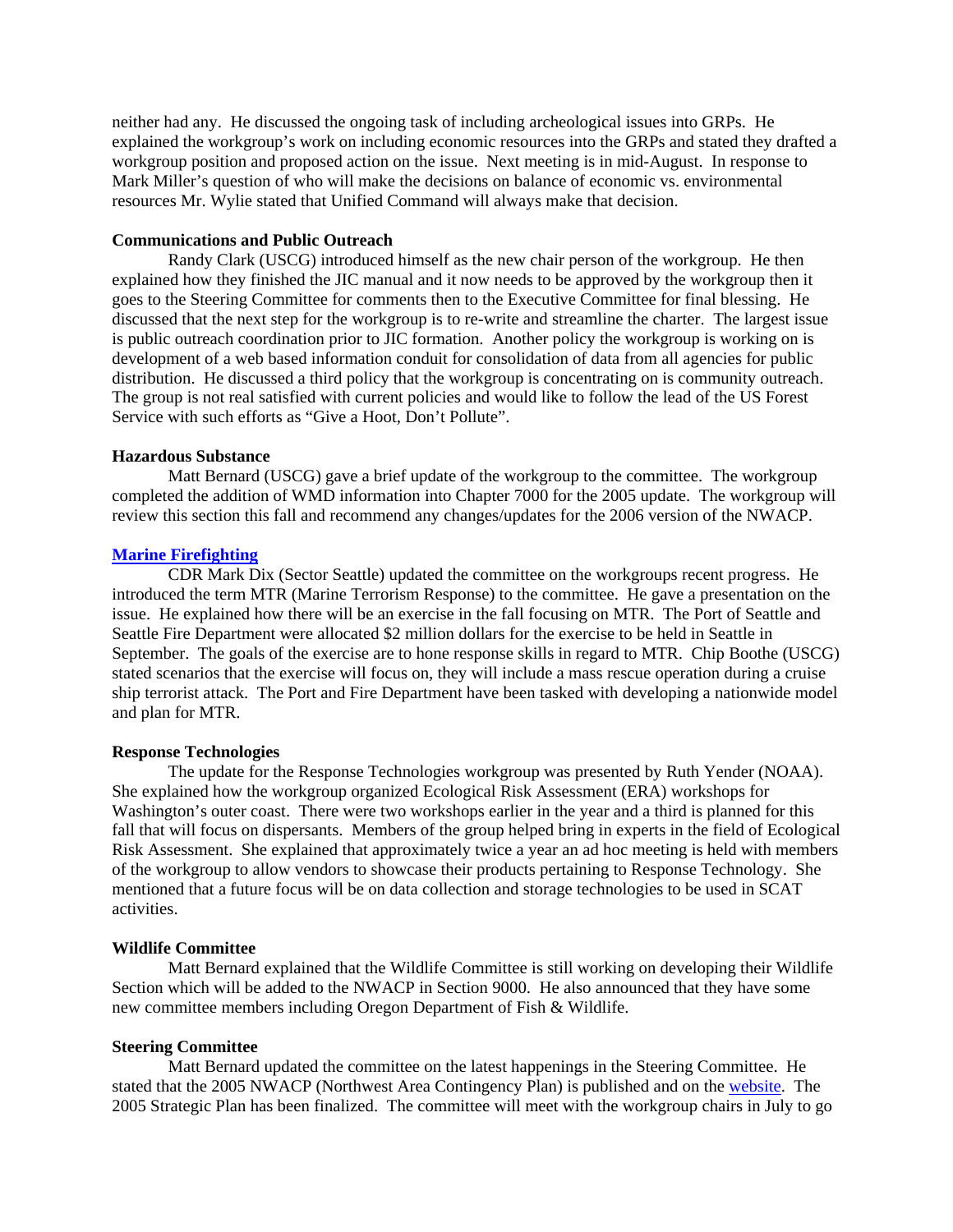over workgroups contribution to the Strategic Plan. He stressed use of the website to gather information and to give comments to GRPs or the NWACP and most importantly to utilize the Lessons Learned section. Next meeting will be combined with the RISC (Regional Interagency Steering Committee) during the September RRT / NWAC meeting in Boise, ID Sept. 20/21/22.

## **PACIFIC STATES / BRITISH COLUMBIA TASK FORCE**

 Jean Cameron gave an [update](http://private.nwac.ene.com/files/temp/RRT%20NWAC2Eppt) on the Task Force's Places of Refuge Annex to their Contingency Plan. Her presentation explained the steps of the Annex. She went into details on how the Annex guides you through the response. She also explained templates that are used to gather information on coastlines and to identify "Places of Refuge". She iterated that public comments as well as comments from the NWAC were incorporated into the Annex.

Ms. Cameron then presented progress made at the Truck Rollover Roundtable. She explained that there were response authorities from multiple agencies on hand to present case studies. She said that industry professionals were on hand as well to give their perspectives. She discussed various things professionals in the industry are doing to help prevent and respond to Truck Rollover Spills. The Task Force's [website](http://www.oilspilltaskforce.org/) contains all of the notes from the Roundtable amongst other useful information regarding spills occurring in the Pacific States and British Columbia. Mark Miller (NOAA) asked if independent truck drivers transport HAZMAT and whether or not the same regulations apply to them. Jean could not answer with 100% assurance but was pretty sure they do. Matt Bernard explained that independents do have to adhere to DOT regulations.

## **UNIFIED COMMAND LESSONS LEARNED**

#### **Overview of Lessons Learned Documentation / Action Process**

Matt Bernard explained the importance of taking things learned in a response and applying them to future responses. Linda Pilkey-Jarvis (WA Ecology) explained that it is a bit pre-mature to present the process as it is not completely worked out yet. She iterated the importance of documenting the lessons learned and getting them out to the response community for action. She discussed using the RRT / NWAC [website](http://www.rrt10nwac.com/) to store these lessons learned and to allow for comments from professionals implementing them.

### **Foss 248-P2 Spill**

Tedd Hutley (USCG Sector Seattle) [presented](http://private.nwac.ene.com/files/temp/RRT%5FLesson%5FLearned%5B1%5D%2Eppt) lessons learned from this spill to the committee. He explained that the OSC report just came out so it is a good time to go over lessons learned. He discussed some tools used to develop the lessons learned. There were several post-spill "Hot Washes" with agencies and contractors to discuss rights and wrongs that happened during the response. They developed a lessons learned form during this process for all responders to fill out and attach to the documentation.

Mr. Hutley then went on to discuss the response details and what resources were impacted. Amongst the members of Unified Command were a Tribal OSC and a Local OSC along with the Federal, State and RP (Responsible Party) to total 5 members. Explanations of lessons learned on the response are detailed in the presentation given by Mr. Hutley, but a short list is below:

- Make sure individuals entering Unified Command have proper authorities.
- Don't demobilize the Liaison Officer too early.
- During a response make sure every branch (e.g. Wildlife) follows the ICS structure.
- Utilize GRPs, they work very well, but all GRPs must be tested during all weather and tide conditions.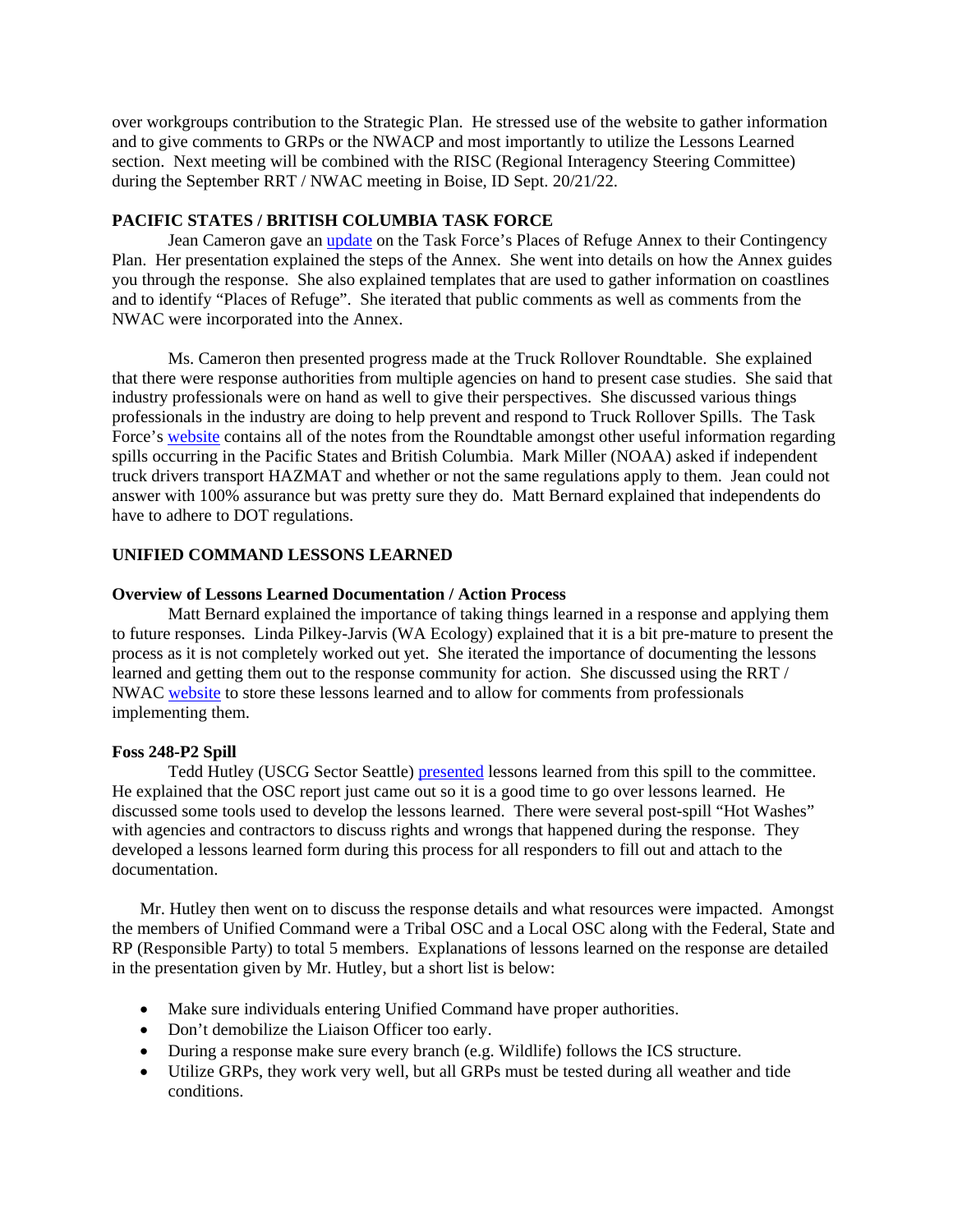• Designate most experienced personnel for over-flights.

Linda Pilkey-Jarvis asked if there is an internal mechanism to pass on lessons learned. Mr. Hutley noted that there is a central database within the Coast Guard but there is no solid way to make Unified Command adhere to the lessons learned, just a way to notify people to the presence of the database. Mark Miller commented on the importance of SCAT consistency and the presence of guidance manuals on NOAA's [website.](http://www.noaa.gov/)

## **Dalco Passage Spill**

Amy Cocanour (USCG) provided an overview of lessons learned from the spill to the committee. First she presented a quick overview of details of the spill. She then went on to detail the lessons learned from the spill. Listed below are the lessons pointed out in the presentation, details on each are found within the power point.

- Establish a Deputy Operations position during large responses.
- Unified Command and JIC personnel should create a long term Outreach plan to keep the media informed and on a schedule for updates.
- Establish a Liaison Officer early in the response, this helps give credibility by establishing links to outside resources to help guide the response.
- Assure any correspondence to the public requesting feedback be dated and removed after the response.
- GRPs calling for >500 ft of boom need to be modified, make GRPs more operationally achievable.
- Establish shoreline sign-off templates and utilize them for consistent sign-offs.
- When applicable establish a long term monitoring plan with volunteer local residents who see the affected area every day.

Ms. Cocanour iterated that Unified Command did apply lessons learned from the Foss 248-P2 Spill on the Dalco response. She also re-stated the need for a central database for lessons learned during a response.

### **Cultural Resource Issues**

Preston Sleeger (DOI) presented lessons learned regarding Cultural Resources. He discussed The Dalles Train Derailment where Hazardous Materials were removed from areas culturally and religiously significant to the Warm Springs Tribe. The material was then brought back to the site at an additional expense. This prompted a meeting where it was determined that during a response the SHPO (State Historic Preservation Office) databases should be used. These databases store geographic information regarding culturally sensitive areas. He then explained how the database was used on the Bonneville Dam spill. The Unified Command was able to identify sensitive areas that are off limits to river access and then determine how to attack the spill. The database was again used on the Foss Spill and was useful because the Tribal Officer assigned to the spill was not safety trained therefore was not allowed on scene.

## **CASE STUDIES**

### **Millicoma Barge at Cape Disappointment**

Dave Byers (WA Ecology) [presented](http://private.nwac.ene.com/files/temp/milicoma%2Eppt) the details of responding to the grounding of the Millicoma Barge at Cape Disappointment to the NWAC. The Unified Command consisted of WA Ecology, US Coast Guard and FOSS Maritime. He iterated their success in implementing lessons learned from the Foss Spill including the early mobilization of a Liaison Officer. He stated that due to the location of the grounding Safety was of utmost importance and said an OSHA inspector came by and was impressed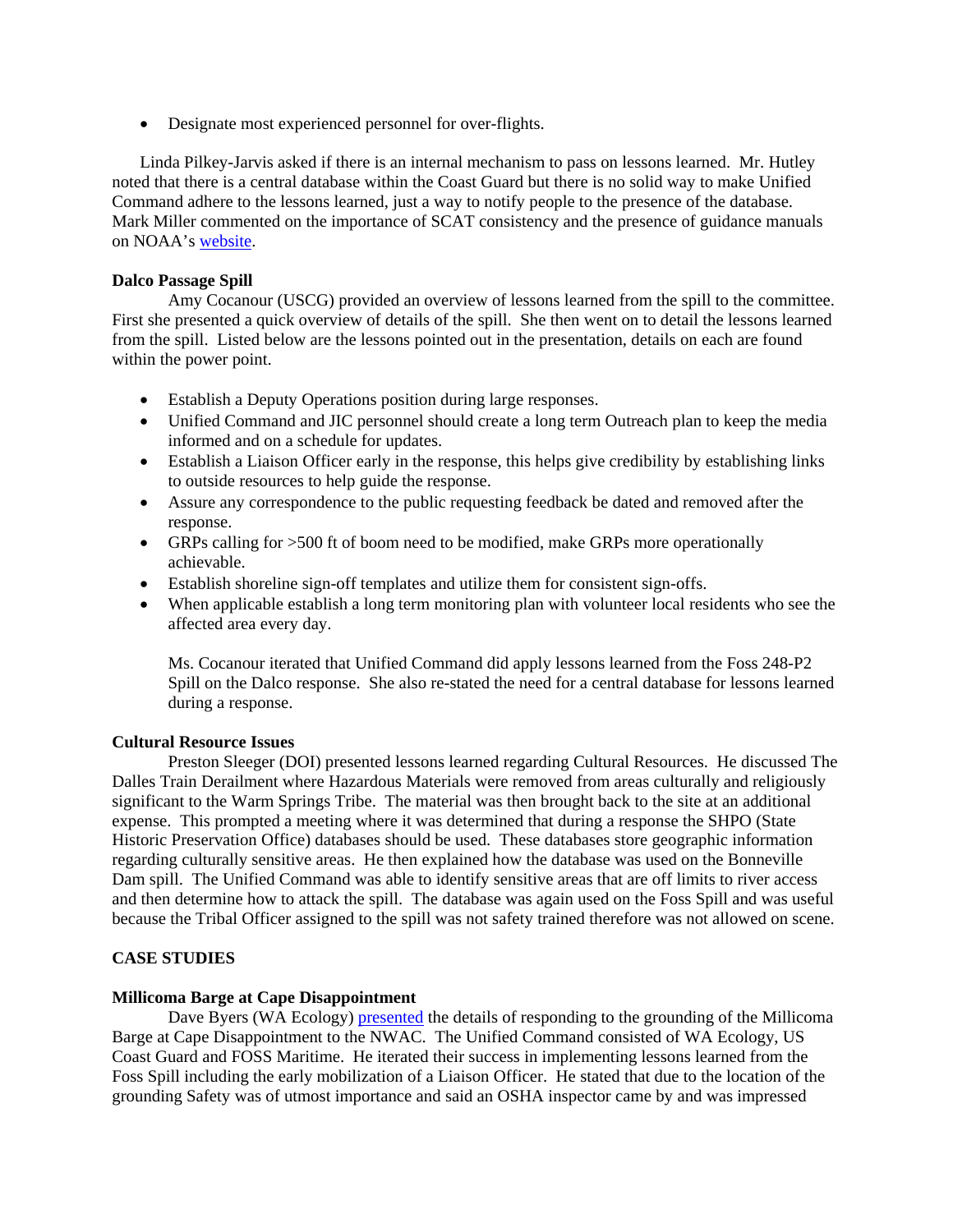with Unified Command's efforts. He then discussed the Salvage Plan to move the barge and praised the design as it worked exactly as planned. A member from the audience also acknowledged the coordination of moving the barge from Washington waters to a Place of Refuge in Oregon waters. More details of the response are explained in the power point presentation.

### **Kamela Train Derailment**

Mike Renz (ODEQ) presented details from the Kamela Train Derailment response to the committee in place of the FOSC Andy Smith (USEPA). He explained that this was a remote location and the report the NRC (National Response Center) got was wrong and lacking important information. The anhydrous ammonia tank car was the primary priority once on scene. He reiterated the urgency of assessing the ammonia tank car and Unified Command learned that it was 39 years old and damaged, but not severely. 10 refrigerator (refer) cars full of fuel were also damaged and it was estimated that 900 gallons of diesel were spilled. He explained that as one source of diesel was contained they would find another. Currently the Site Restoration phase of the response is going on. He stated that in Unified Command's opinion the removal of the rail cars caused the most damage to the environment. It is suspected that when the ground dries out crews may find other "lost" sources of fuel not found initially. Lessons learned include the difficulty to identify and mobilize important players to remote sites and lack of ability to trust initial assessments from train crews. More details on the derailment can be found in the power point presentation.

## **STATE HISTORICAL PRESERVATION OFFICE**

 Information on what the Oregon SHPO (State Historic Preservation Office) does and can provide was [presented](http://private.nwac.ene.com/files/temp/RRT%20NWAC%20presentation%20SHPO%20June%202%202005%2Eppt) to the NWAC by archeologist Susan DeFreitas (Oregon SHPO). She explained how each state has a SHPO but each one is organized differently. She summarized the state and federal laws that dictate use of cultural resources. She handed out an information sheet with websites and phone numbers to be used for further research. She explained how each SHPO office administers the cultural resources database and it is restricted to use by certified professionals in order to prevent looting. She discussed coordination with BLM and US Forest Service to combine information and to digitize old paper maps into ArcGIS. When a response official calls the office they access the GIS database, Township and Range is preferred but Latitude and Longitude can be used to pin point a location. She stated that the Oregon SHPO [website](http://egov.oregon.gov/OPRD/HCD/ARCH/) has a wealth of information regarding Tribal contact information and other explanations of services they provide. In response to a question from the audience, she explained that their database is not all encompassing, and that contacting SHPO does not replace contacting the tribes. She ended by stating that if excavation is going to happen, contact SHPO. More details are available in the [power point](http://private.nwac.ene.com/files/temp/RRT%20NWAC%20presentation%20SHPO%20June%202%202005%2Eppt).

### **NOAA CRITICAL HABITAT RE-DESIGNATIONS**

 Randy Tweten (NOAA National Marine Fisheries Service (NMFS)) with the La Grande field office [presented](http://private.nwac.ene.com/files/temp/CH%20and%20Oil%20Spill%20presentation%202June05%2Eppt) the recent Critical Habitat Re-designations to the committee. He explained that the redesignations shown today are for inland Steelhead and Salmon areas only. Each designation is separated by ESU (Evolutionary Significant Unit). The critical habitat used to be any where there is water, the redesignations further delineate habitat into smaller units and classify as occupied vs. unoccupied. He explained the NWACP Oil Spill Biological Opinion and how it is used to guide responses and allows for "reasonable and prudent measures" to minimize disturbance of habitat. He further explained that if response officials adhere to the Biological Opinion, they are in turn following the ESA (Endangered Species Act). In some cases where the Biological Opinion doesn't encompass the response a "tiered consultation" is necessary. He explained that it is a verbal activation of the Biological Opinion that will be followed with a paper trail. The Biological Opinion can be found at [www.nwr.noaa.gov](http://www.nwr.noaa.gov/), maps and Critical Habitat designations can also be found on the website. He went on to explain about Monitoring Reports. These are documents how the Biological Opinion was used in a response and provide feedback on the Biological Opinion. Further details of the presentation are contained in the power point.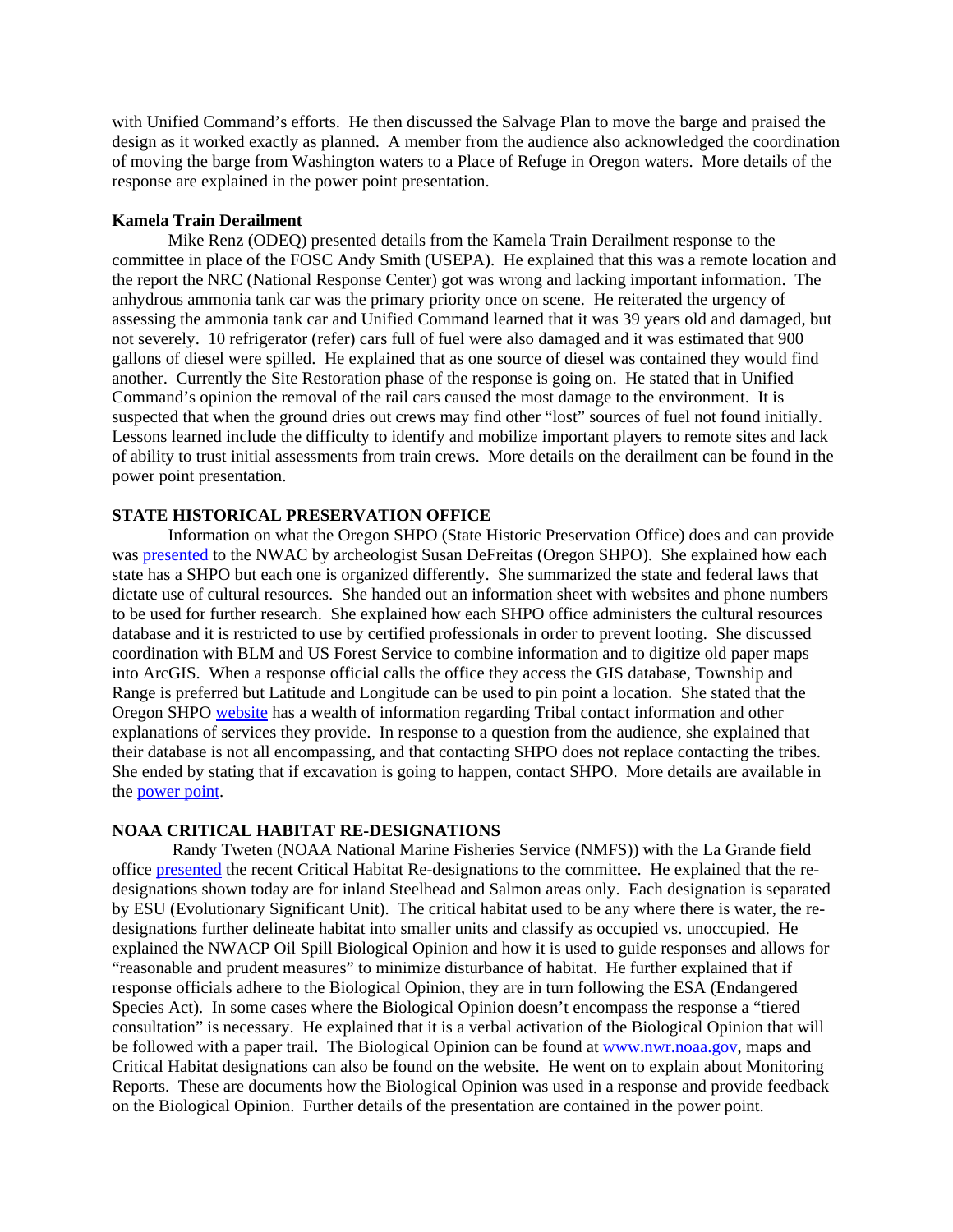## **THE DESCHUTES RIVER AS AN ENVIRONMENTAL AND ECONOMIC RESOURCE PLAN (STAKEHOLDER PANEL)**

 Jack Wylie (ODEQ) introduced federal stakeholder Lynnette Ripley (BLM) and state stakeholder Bill Crawford (OR State Parks) to explain environmental and economic resources on the Lower Deschutes River. Mr. Crawford started by explained the economic value the river brings to the state. He discussed numbers from a public survey of State Park users in 2000. 51,000 groups of campers and 451,000 day users spent a total of \$67,000,000 using state land along the Deschutes river. Monies generated flows back into the state and local economies. He described some of the services the state provides at the parks which include interpretive walks about cultural and environmental resources that add to the public education and appreciation of the Deschutes river environment.

Ms. Ripley explained how she oversees the use of BLM land in and around the Lower Deschutes River. She showed everyone the area Management Plan that was written in 1993, and explained that some of the guidelines stipulated in the plan are just now being implemented, such as the limited use policy. She stated that on average the stretch of river sees about 250,000 people / year and at peak time they can check in 2,700 boaters in one day for a 13 mile stretch of river. She iterated that a hazardous material spill is not just about the environment, it's about the people using the environment. She stressed the need for an evacuation plan for masses of people and staff. She went on to identify communication as the biggest hurdle to clear in an emergency situation in that area. She explained that utilization of agency staff would be a great benefit to Unified Command in an incident. Economically BLM generates ~\$500,000 / year on the Lower Deschutes River. River wide there is 8 agencies involved in management, therefore coordination is a priority. She mentioned that in the Management Plan the marketable values of the river include recreation, fisheries, botanical, wildlife, geology and cultural. She stated that with the recreation value of this river, you get commercial opportunities. There are 108 commercial outfitters providing white water and fishing guides on the Deschutes making this a giant economic resource in each community on the river. She proposed the addition of an evacuation plan to the GRP. Ms. Berkley went on to reiterate the need for local agencies to make a connection with the Incident Command during a response so the people who know the river best, along with local law enforcement, can help evacuate those in danger.

There was then a lengthy discussion with members of the panel, audience and committee that essentially reiterated points made earlier regarding coordination efforts between local agencies and the Incident Command.

### **AGENCY UPDATES**

## **US Forest Service**

David Summer announced that the ICS 520 class (80 hr Advanced Incident Command System) was given recently and 15 participants were from the Northwest. He stated that the NRP rollout has been going on for a while now, even though people are just starting to realize its relevance. He mentioned that they sent16 people from WA & OR to FEMA Region 9 to work on emergency response roles during a large catastrophe. He also applauded the efforts of people getting ICS training and stressed the importance of ICS during a response.

### **Army Corps of Engineers**

Vic Yoshino stated that the Corps is working on solving problems regarding site specific 404 work permits. He also added to David Summers' sentiments on the NRP noting that the Corps has been a bit slow with the rollout. He announced the Corps involvement in the MTR exercise in Seattle.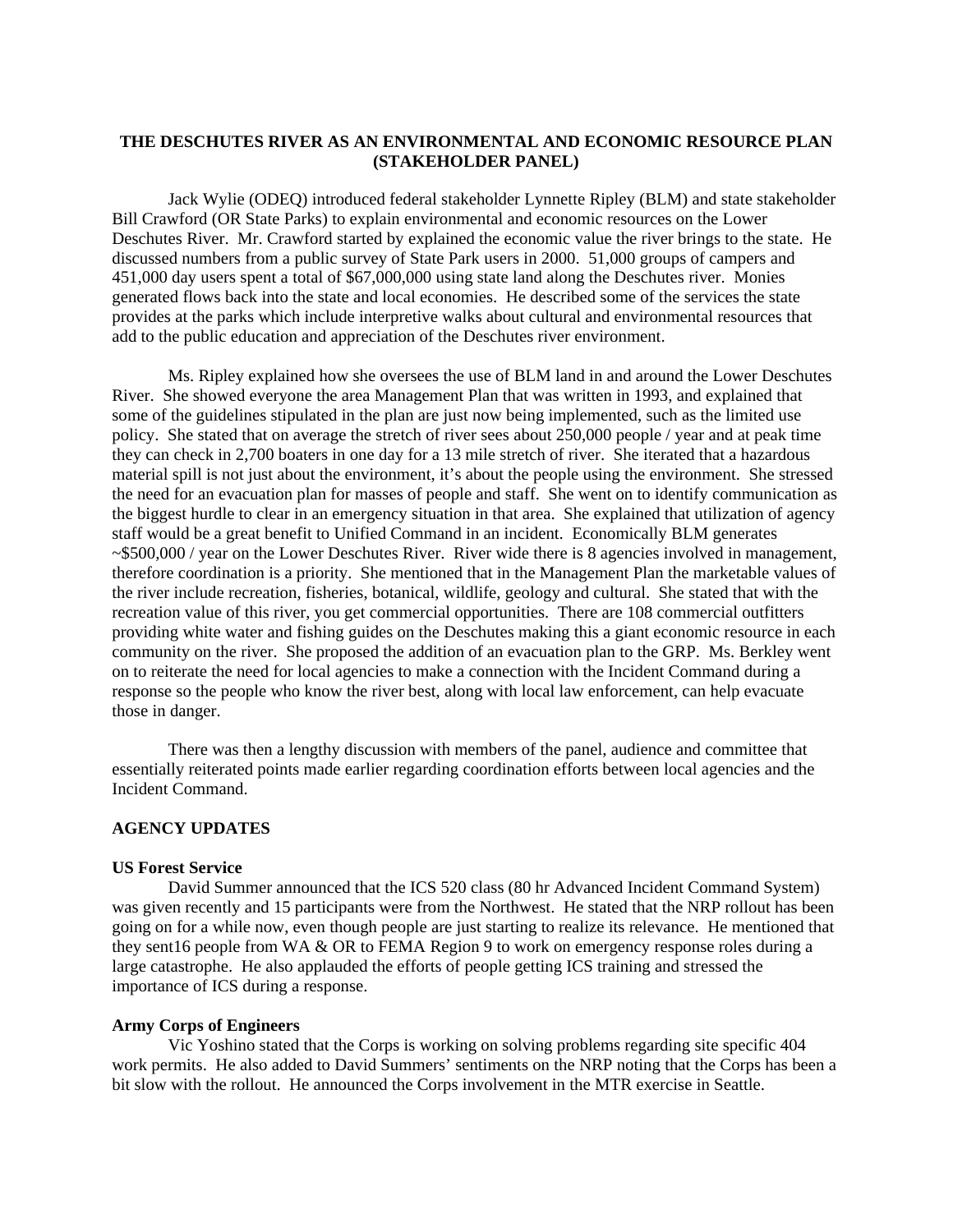### **Food and Drug Administration**

Meriam Burbock announced that she had no update at this time

### **Agency for Toxic Substances and Disease Research**

Greg Thomas mentioned that he was filling in until the replacement for the previous RRT representative is hired.

#### **Department of Energy**

Kathy Beecher announced that since 9/11 the RAP (Radiological Assistance Program) teams, locally out of Richland, WA) have taken on search responsibilities. She said that over the last few years more assets have been spread out across the nation. She mentioned an ingestion exercise in June at Hanford. There has not been an exercise like this since 1993.

### **US Navy**

Tammy Brown announced the availability of a SCAT course that was developed after the DALCO Passage spill, and if anyone is interested they were willing to bring it to other agencies.

### **Department of the Interior**

Preston Sleeger also announced his agencies preparation for rolling out the NRP and acknowledged the difficulty of doing so especially in a Department with a diverse base of agencies. He mentioned that they are getting people involved in exercises and trainings more and more.

## **Federal Emergency Management Agency**

Mike Hammond announced articles he had brought to the meeting including many on NIMS (National Incident Management System). He also brought a HAZMAT update, a new copy of the FEMA lending library and a number of CD-ROMs with reference information on WMD, Managerial Training as well as Radiological, Chemical and Biological substances.

#### **National Oceanic and Atmospheric Administration**

Mark Miller announced a large restructuring of NOAA over the past year and as a result the RRT representatives are changing. He mentioned that Gary Shiganoka, a biologist from the Seattle office, will replace him as the primary RRT representative and Ruth Yender will be the alternate.

#### **State of Idaho Department of Homeland Security**

Mary Halverson mentioned that she is updating Idaho's stand alone HAZMAT plan and should be done soon. If anyone is interested in a copy contact her. She also stated that all of Idaho's directors have taken DHS's IS 700 and 800. She mentioned a State Homeland Security Conference in Lewiston, ID the last week of September, interested parties should contact her.

### **US Coast Guard (Sector Seattle)**

Mark Dix announced a name change and reorganization of MSO Puget Sound. MSO Puget Sound, VTS Puget Sound and Group Seattle have all melded together to become Sector Seattle. Chip Boothe explained that geographic responsibilities will remain the same, just name changes to each area. Mark then asked all agencies to change the names in documents where applicable. He showed a [power](http://private.nwac.ene.com/files/temp/Sector%2Eppt)  [point](http://private.nwac.ene.com/files/temp/Sector%2Eppt) of the new organization of the Sector. The Sector is 350 strong consisting of officers, enlisted, civilians and reserves. In addition to the above changes, all email addresses have changed to FirstName.MI.LastName@uscg.gov. The Sector is also moving to a new building in about a year, it will house the entire Sector. Mark added that Captain Ellis sends his regrets for not being here as he is retiring in 15 days; his retirement ceremony is on June  $17<sup>th</sup>$ .